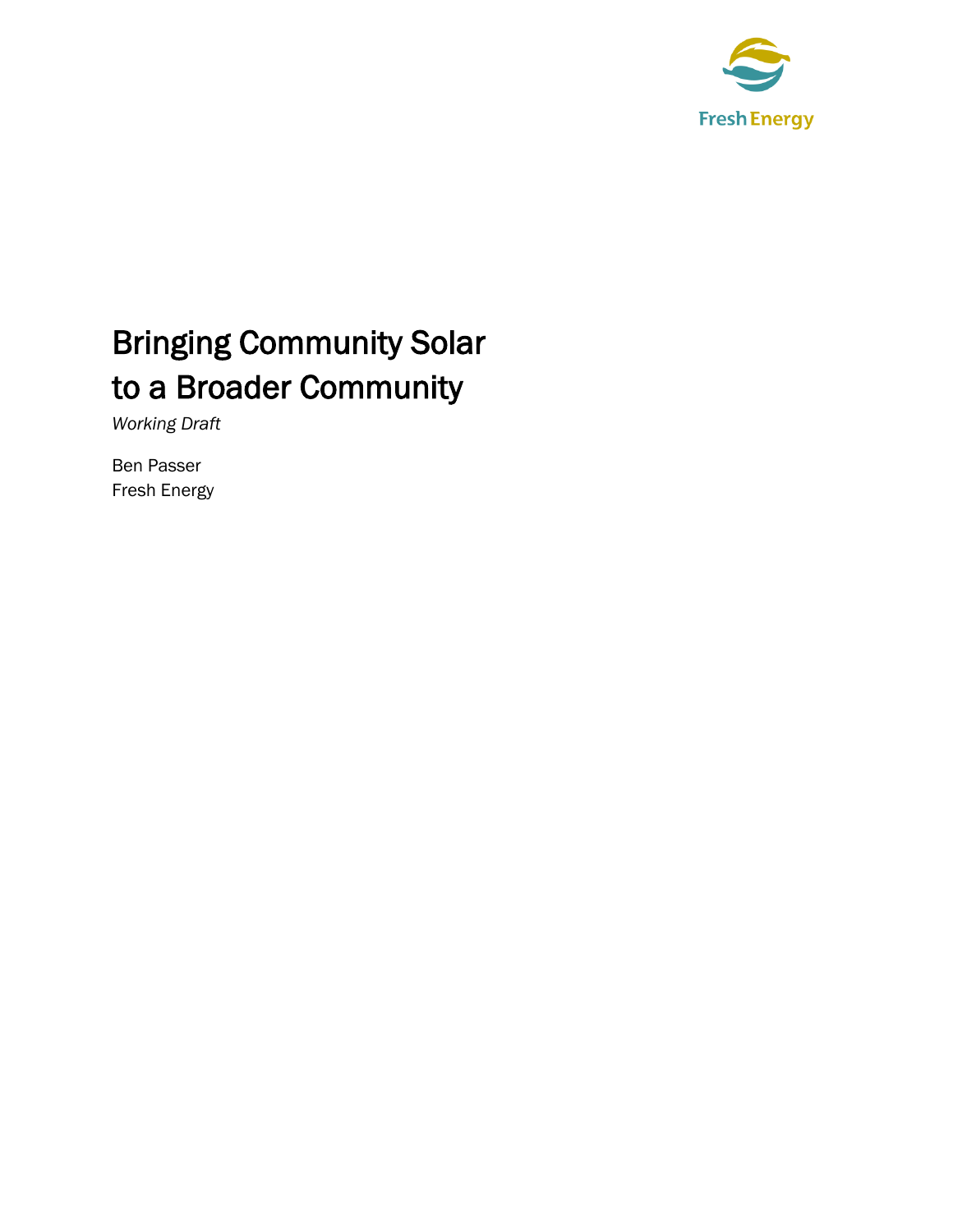

## **CONTENTS**

Executive Summary

Low-Income Community Solar Models

Policy Proposals

Other Solutions

Recommendations for Best Practices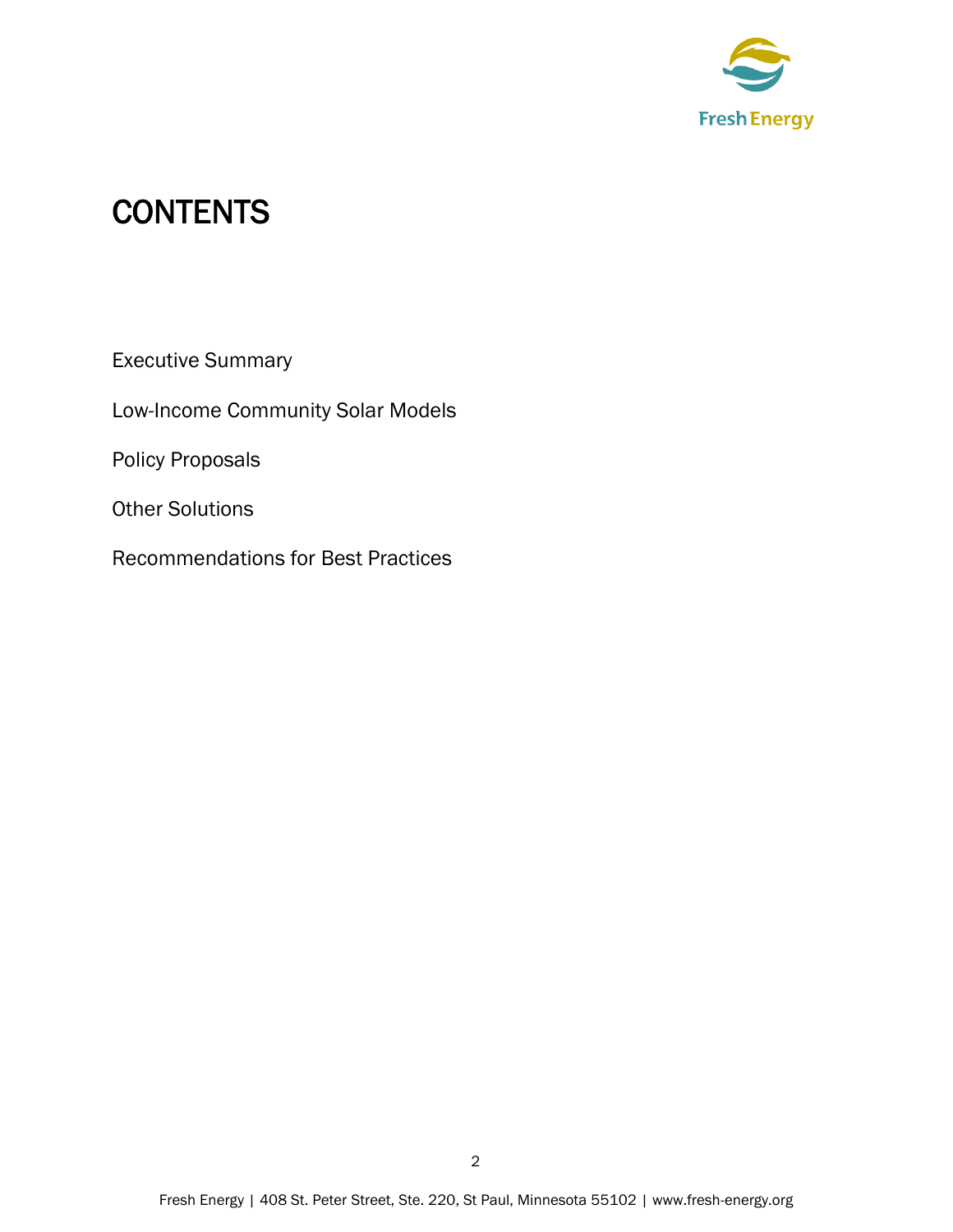

## Executive Summary

The recent decline in solar costs has led to a solar development boom in the United States, yet there is unmet demand for solar from low- and moderate-income households. Shading, geographic location, or in the case of renters, lack of ownership, may preclude rooftop solar projects. But financial considerations also inhibit the ability of many households who lack access to upfront funds to cover the high upfront costs of solar installation, and do not have the tax appetite to utilize the federal Investment Tax Credit (ITC). There is substantial interest in solar energy, particularly community solar, as an invaluable tool to serve these households—many models require no money down, no rooftop ownership, and no tax credit appetite. However, the market remains underserved. A better understanding of the obstacles that low- and moderate-income households face in transitioning to solar, and community solar in particular, will help us identify potential solutions to those obstacles.

Community solar refers to centrally-located solar photovoltaic systems that provide electricity for participating customers. A community solar garden is similar to a community vegetable garden, where households harvest individual plots within a shared parcel of land. Likewise, community solar customers subscribe to a share of a community solar "garden" to cover a portion of their annual electricity usage. Each subscriber's utility bill is then credited with the electricity created by their share of the community solar garden. Community solar thus provides a unique opportunity for those who lack the ability or interest to construct a rooftop solar system to nonetheless benefit from the long-term advantages of a solar energy option— no fuel cost, no moving parts, and no emissions.

The ability to hedge electricity costs against rising prices through participation in community solar programs is a valuable benefit for low- and moderate-income households—"low-income" and "moderate-income" are defined by the United States Department of Housing and Urban Development as 50% of area median income and 80% of area median income, respectively.<sup>i</sup> Home

3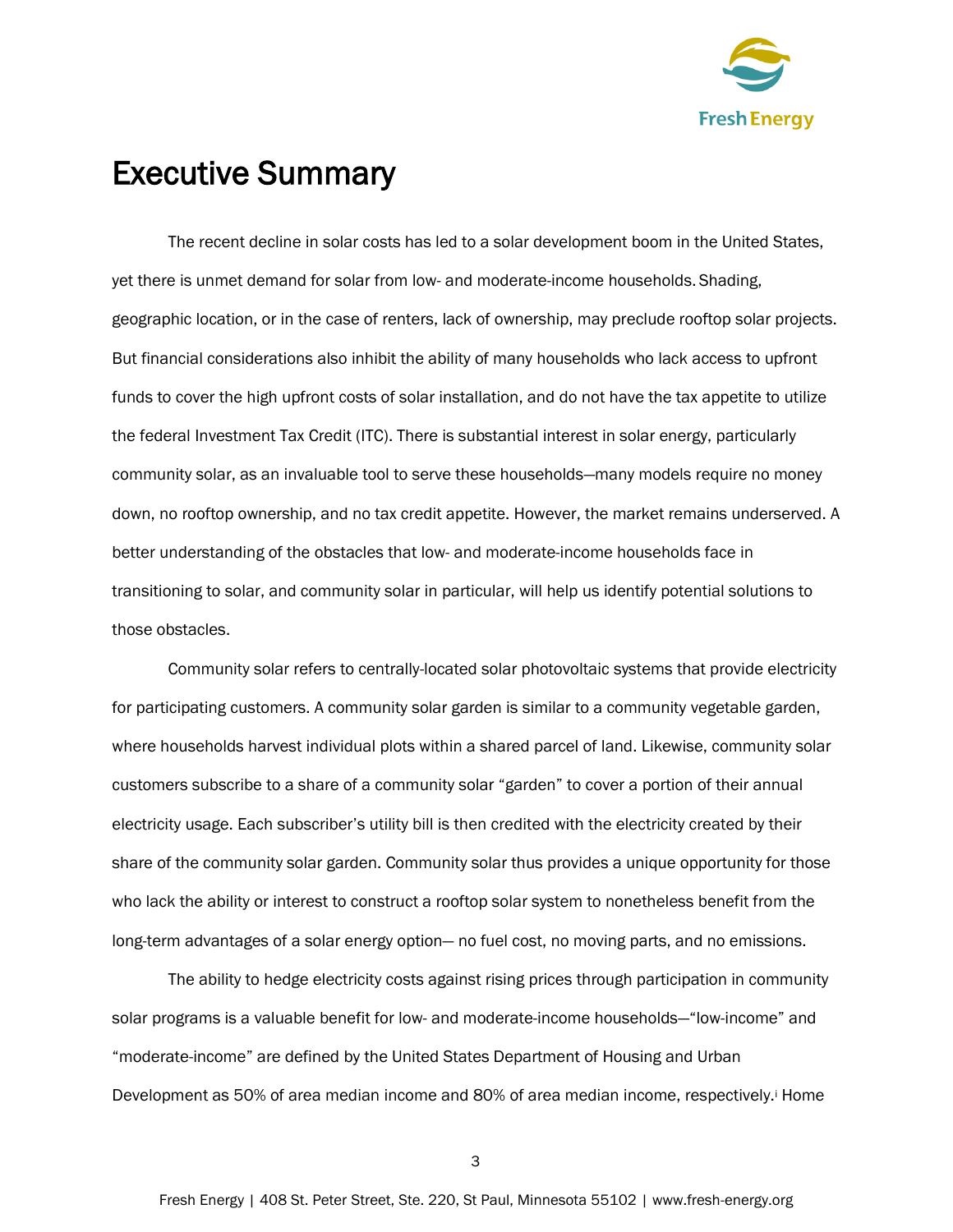

energy costs fluctuate widely based on numerous factors in the crude oil market, including supply and demand, geo-political events, and weather occurrences.<sup>ii</sup> In Minnesota, home energy costs account for 32 percent of income for households below 50 percent of the federal poverty guideline.iii Further, a 2015 study by the Minnesota Department of Health and the Minnesota Pollution Control Agency recommended increased energy efficiency measures to help resolve disproportionate levels of heart and lung problems in children and families in low-income neighborhoods.<sup>iv</sup> Investments in community solar programs can help create a healthier community by promoting clean, renewable energy, displacing dirtier forms of electricity generation.



Several states have explored options to allow more low- and moderate-income households to access solar. Organizations in Colorado, New York, California, Minnesota, and Washington, D.C. have proposed or implemented various low-income community solar programs. This paper discusses those programs in order to identify best practices to bring community solar within reach of low- and moderate-income communities.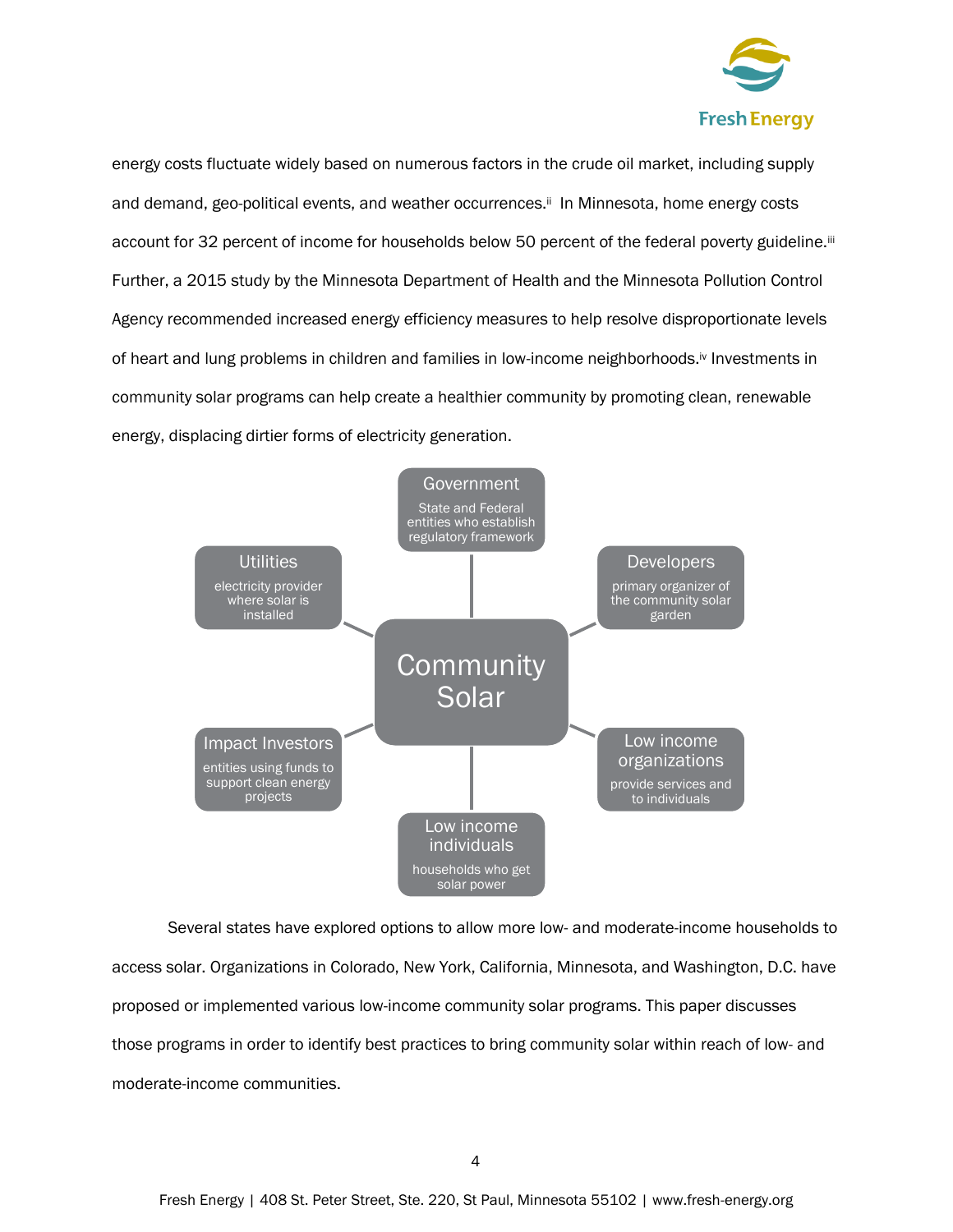

## Low-Income Community Solar Project Models

#### Colorado

In May 2015, Grand Valley Power, an electric cooperative in western Colorado, and GRID Alternatives, a nonprofit working to expand low-income access to solar power, launched a new community solar project that serves eight low-income families. <sup>v</sup> Housing Resources of Western Colorado, Atlasta Solar, and Alpine Bank provided financial support, and SunEdison, Enphase Energy, and IronRidge donated equipment. Touted as the first of its kind in the United States, the 29 kilowatt (kW) pilot project is dedicated entirely to low- and moderate-income households.

The innovative project involved the community in two distinct ways: in construction, by pairing low-income participants with job trainees, community college students, and solar developers; and in implementation of the program, by a vetting process through Housing Resources of Western Colorado, a local nonprofit. Participants must earn no more than 80% of the area median income to qualify for the project. Participating customers do not pay an upfront cost, but do pay a 2 cent/kilowatt-hour (kWh) fee to cover management costs. Subscribers receive a net metering bill credit for four years, after which the subscription is assigned to another qualifying household. These four-year rotations are estimated to save each household about \$600 in electricity costs each year, and are intended to give low-income families a temporary but sustained boost in financial standing.

While the project was carried out by a nonprofit organization and a cooperative utility, Grand Valley Power and GRID Alternatives maintain that the model could prove valuable for utilities and developers of all types. Their model was recognized in August 2015, when the Colorado Energy Office announced a \$1.2 million grant to GRID Alternatives to continue its low-income community solar work.vi The grant will allow more than 1 megawatt (MW) of new community solar development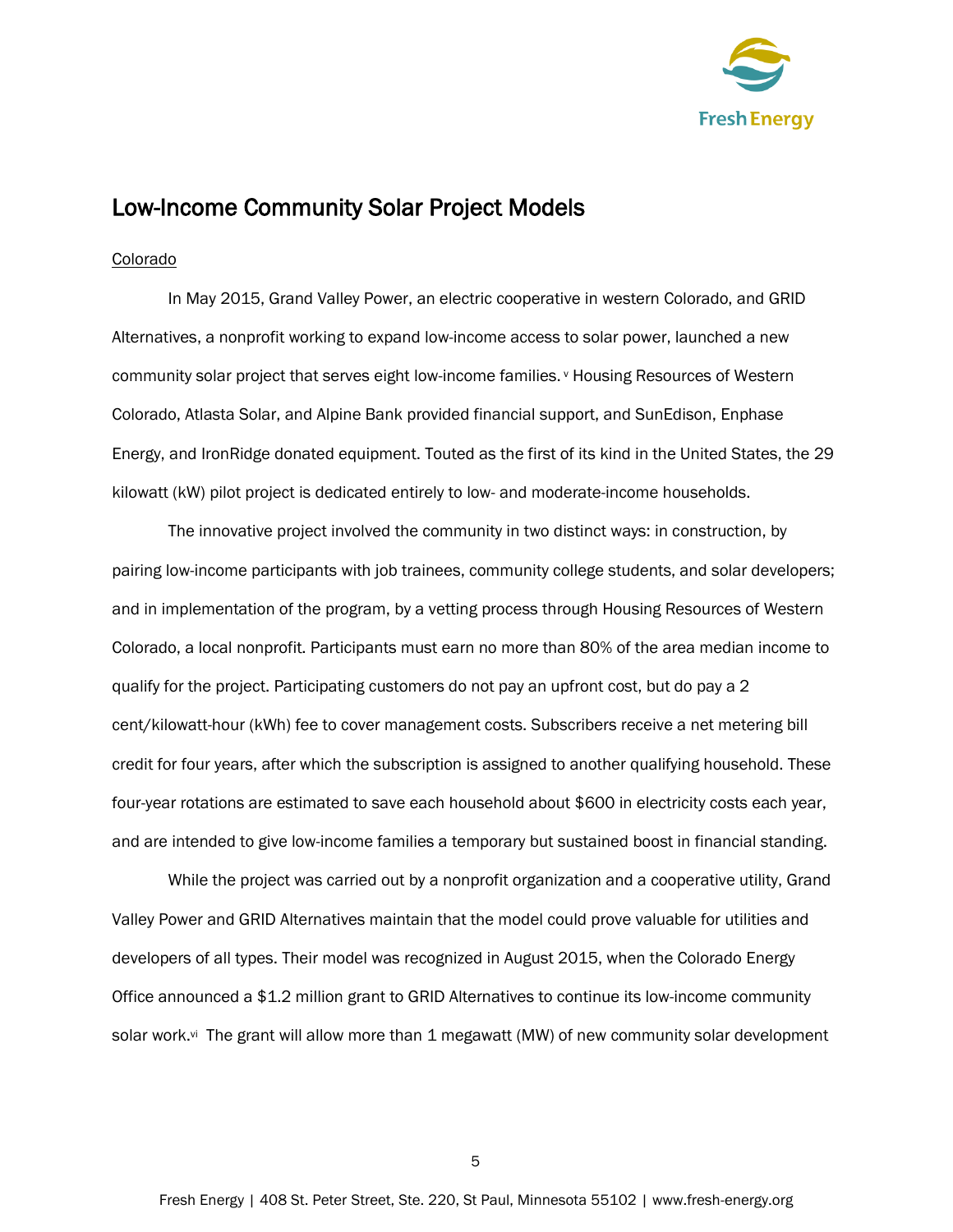

in cooperation with various utilities throughout the state, reaching at least 300 low-income households.

#### New York

In July 2015, the New York Public Service Commission approved a Shared Renewables Program, similar to a community solar model but with multiple eligible renewable energy technologies, including solar and wind.vii Although the Shared Renewables Program is not exclusively intended for low-income customers, it includes several procedural steps to ensure low- and moderate-income participation.

"Phase 1 projects," or those projects that will be interconnected first, must be consistent with at least one of two stated goals of New York's Reforming the Energy Vision (REV) program: areas where projects will bolster grid reliability (areas comprising at least 40% of a utility's service territory) to maximize the benefit from local power production, and those that promote low-income customer participation (i.e., at least 20% low-income membership, defined as a customer participating in an energy assistance program or a utility-administered low-income discount program). Low-income participation thus is not an absolute requirement, but one of two options that a project may meet to be approved. Phase 1 will begin on October 19, 2015 and run until April 30, 2016.

Phase 2 of the Shared Renewables Program will commence on May 1, 2016 and open the application process to all other projects not meeting the Phase 1 project criteria. Phase 2 will also establish the Low-Income Customer Collaborative, a group dedicated to encouraging low-income customer participation in community solar programs. The collaborative will include the New York State Energy Research and Development Authority, low-income community organizers, utilities, and other interested stakeholders. The group will examine potential financial barriers and identify possible mechanisms to encourage low-income participation. By the Public Service Commission's Order, the Collaborative is required to issue a report of its findings by January 15, 2016.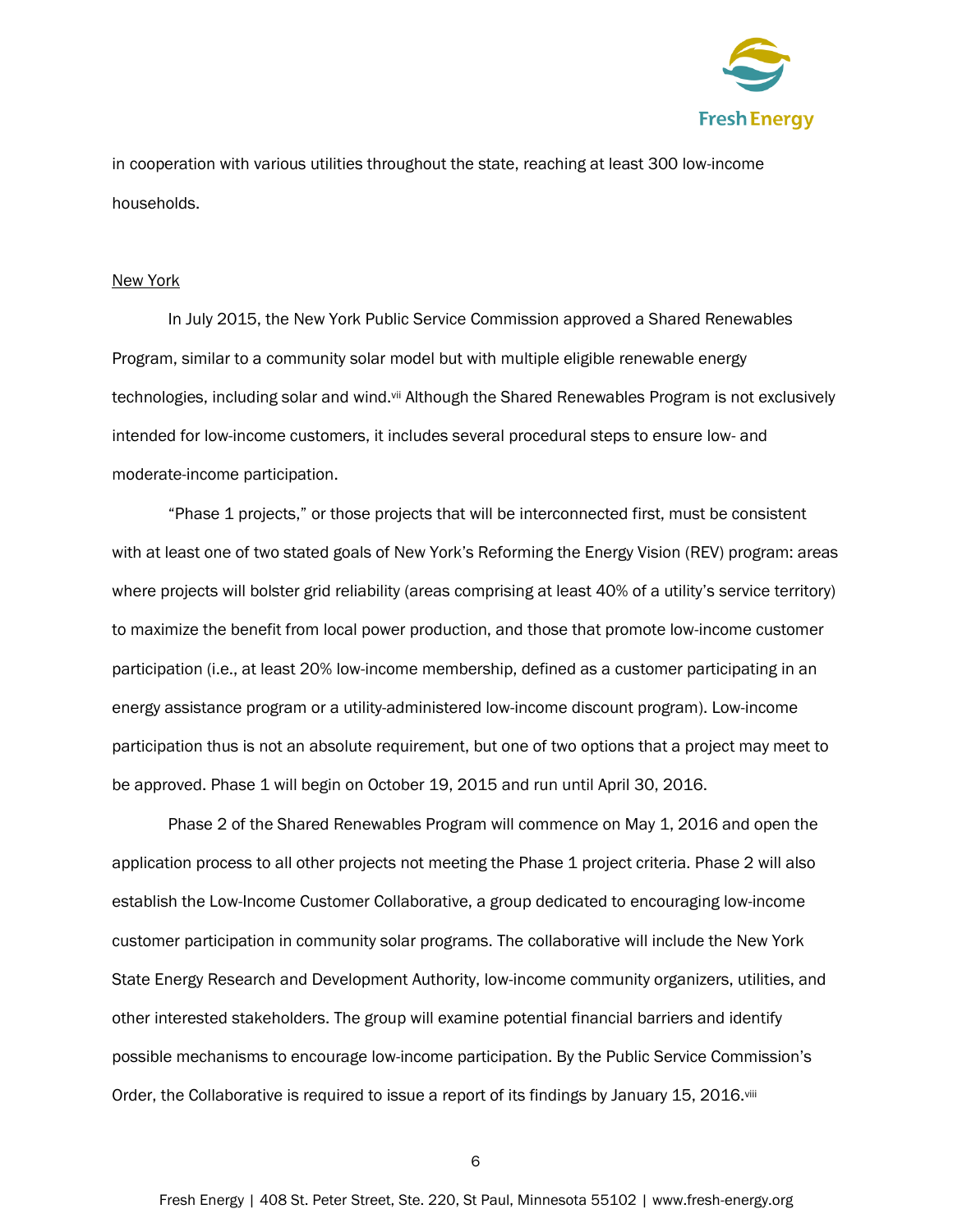

A low-income shared solar pilot project is also being developed in New York City between UPROSE and Solar One.<sup>ix</sup> As of October 2015, few details were available. The project will exclusively serve low-income families in the Sunset Park neighborhood of Brooklyn.

#### California

Established in 2008, California's Multifamily Affordable Solar Housing (MASH) Program provides solar incentives on qualifying affordable multifamily housing buildings. MASH was created by the California Public Utilities Commission using a portion of ratepayer funds set aside expressly for low-income residential solar projects.xi Among the primary goals of MASH are stimulation of solar power in the affordable housing sector and improving the overall quality of affordable housing through the application of solar and energy efficiency technologies. To date, MASH has enabled 22.7 MW of solar capacity across 353 multifamily affordable projects statewide.<sup>xii</sup>

SolarCity announced a new community solar project in California in September 2015, facilitated largely by the state's MASH program.xiii SolarCity will finance and install solar power systems on rooftops and carports of affordable housing communities. The electricity generated by those systems will be distributed throughout the affordable housing buildings, and each resident will in turn receive a bill credit based on their share of the solar project. This new project is still in its early stages, but SolarCity plans to offer similar services in states around the country.xiv

#### **Minnesota**

Two innovative projects have emerged in Minnesota in 2015 that leverage the stability of community organizations to serve low- and moderate-income communities through community solar. Although the projects are still awaiting final approval and interconnection, both models could potentially be scaled and replicated in low-income communities around the country.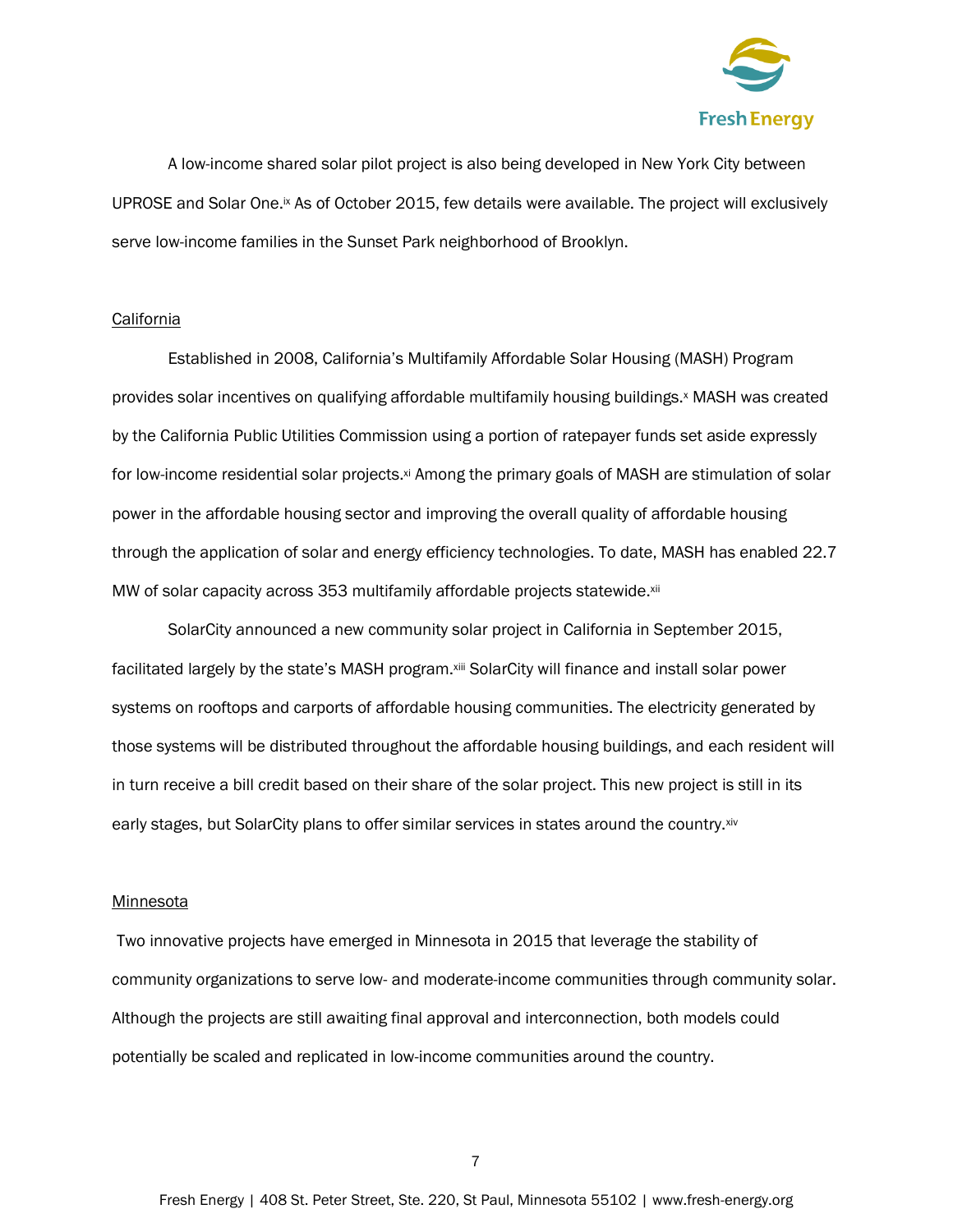

#### Community Action Model:

- The Rural Renewable Energy Alliance (RREAL) would use grants, Conservation Improvement Program funds, charitable contributions, and Low Income Home Energy Assistance Program (LIHEAP) dollars to be distributed by a community action agency
- Community action agency and residents would subscribe to community solar project
- Provides energy cost security using solar with no variable fuel costs

Just Community Solar Coalition Model:

- Shiloh Temple International Ministries congregants and Minnesota Interfaith Power and Light members who are north Minneapolis residents are eligible; selection not based on credit scores
- If subscribers fail to make monthly payments, faith-based institutions serve as backup subscribers would increase their share to make up the difference

## Policy Proposals

#### Washington, D.C. Solar Roundtable

In 2014, the George Washington University Solar Institute and DC Solar United Neighborhoods (DC SUN), a resident-led advocacy group, convened a daylong roundtable discussion to develop recommendations on how to maximize solar deployment for the benefit of low-income residents.<sup>xv</sup> The discussion sought to identify solar investment programs which would draw from the

|                   | <b>Fuel Assistance</b> | Solar  |
|-------------------|------------------------|--------|
| Year 1            | \$                     | \$\$\$ |
| Year $2$          | \$                     |        |
| Year <sub>3</sub> | \$                     |        |
| Year 4            | \$                     |        |
| Year <sub>5</sub> | \$                     |        |
| <b>Total cost</b> | \$\$\$\$\$             | \$\$\$ |

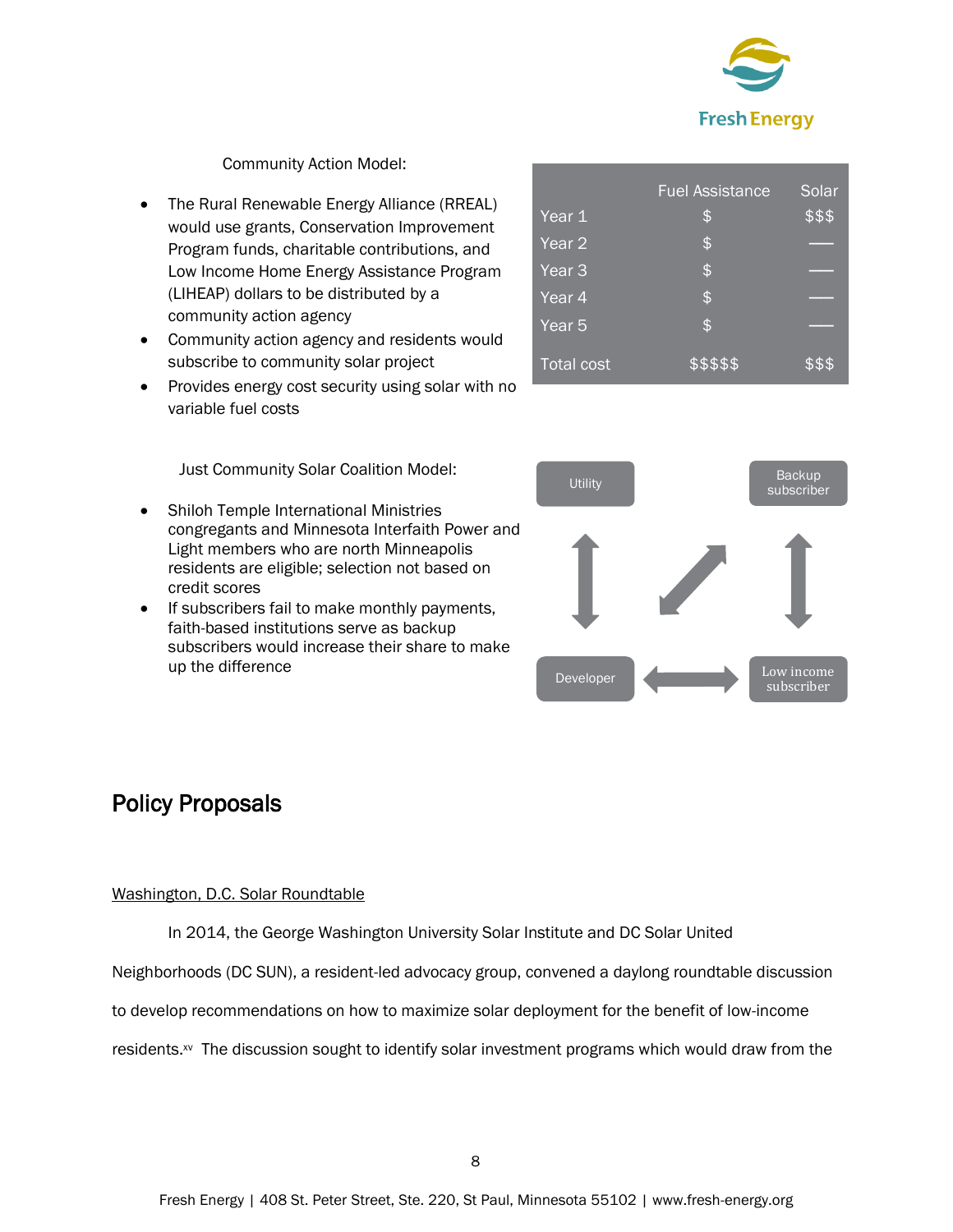

numerous opportunities provided by community solar. The roundtable participants determined that a multipronged approach would best address the barriers to low-income solar deployment.

The approach relies on two main Washington, D.C. policies: first, the Community Renewables Energy Act of 2013 allows community solar projects to be built in Washington, D.C. Secondly, the District's Renewable Portfolio Standard (RPS) requires energy suppliers who do not meet their solar requirements under the RPS to pay fines known as Alternative Compliance Payments. The roundtable used a hypothetical investment of \$5 million in funds generated by these policies to develop two innovative and complementary programs.

The first program developed by the roundtable was the Leveraged Low Income Financing and Credit Enhancement Program. The program would utilize a \$4 million government investment to eliminate financing risk for those with inadequate credit history. In short, the program's design is as follows: the District Department of the Environment would select a private administrator for the guaranteed loan portfolio through a Request for Proposals (RFP). The selected administrator would hold the guaranteed loan money, and approve loans based on criteria established in the RFP. Once a loan fund was established, community groups or solar developers could propose a community solar project, and a majority of ownership of any project would be allocated to low-income residents. Considering administrative costs and a 20% default rate, the roundtable estimated \$36 million in guaranteed loans from the initial \$4 million investment that could build 14.4 MW of solar installations in Washington, D.C.

A complementary program, the Low Income Rebate Program, was also developed to reduce the upfront costs of a community solar project and allow lower-income residents, who often have less disposable income, to invest in and own part of a renewable energy project. The program would give low-income residents an upfront rebate on a sliding scale of \$1 to \$3 per watt to cover the share of a community solar project funded by the credit enhancement program. The roundtable also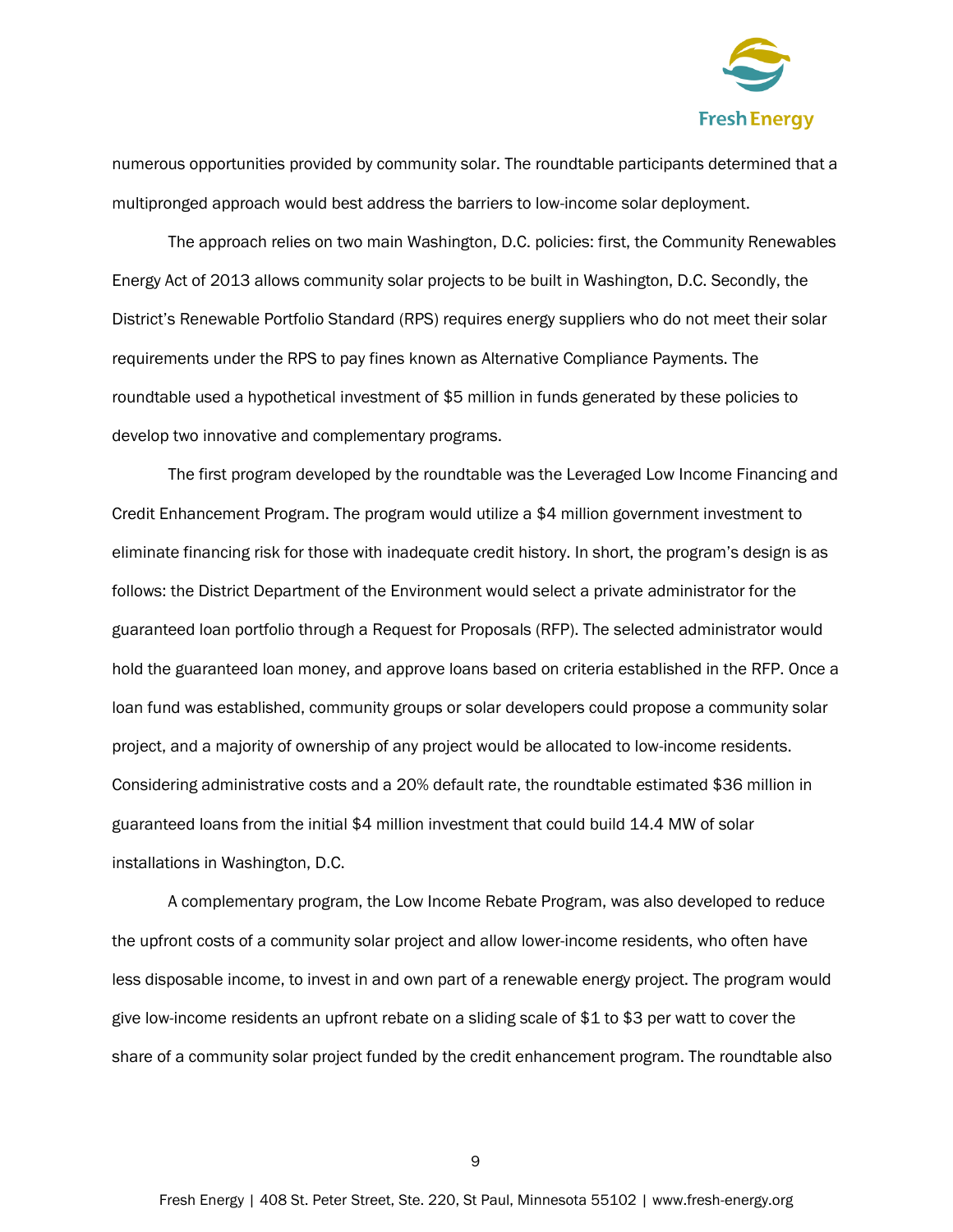

noted that the rebate program could replace or allow for expanded use of Low-Income Home Energy Assistance Program (LIHEAP) funding.

## Other Solutions

#### Solar "impact investments"

In recent years, financial institutions have increasingly looked to nonprofit organizations to identify potential investments that can promote positive social change, while also producing a positive return for investors. Community solar is an incredible investment opportunity in this regard. "Impact investors" and philanthropic organizations have gravitated toward energy projects to make stable investments in communities around the United States. Notably, the St. Paul Port Authority has established the Trillion BTU Energy Conservation Program, which combines public and private money to fund energy efficiency projects for Minnesota businesses. The unique interaction between public and private investments could also drive progress in low- and moderate-income community solar projects.

Mosaic, a company that crowdsources funding for solar projects, allows users to donate toward loans to allow a borrower to install a solar array on a school or commercial building. The borrower signs a power purchase agreement (PPA) with the building owner, under which the building owner purchases the output of the panels at a fixed price. Mosaic then receives a small fee from interest and principal on the loan, and distributes the remainder as a return to the investors.

Currently, although Mosaic funds projects across the United States, investments are limited to residents of California. Further, Mosaic finances residential solar projects owned by homeowners, so the area utility does not play a role in the financing structure of the project. However, the company expects to expand its investment opportunities in the future with regulatory approval. Given the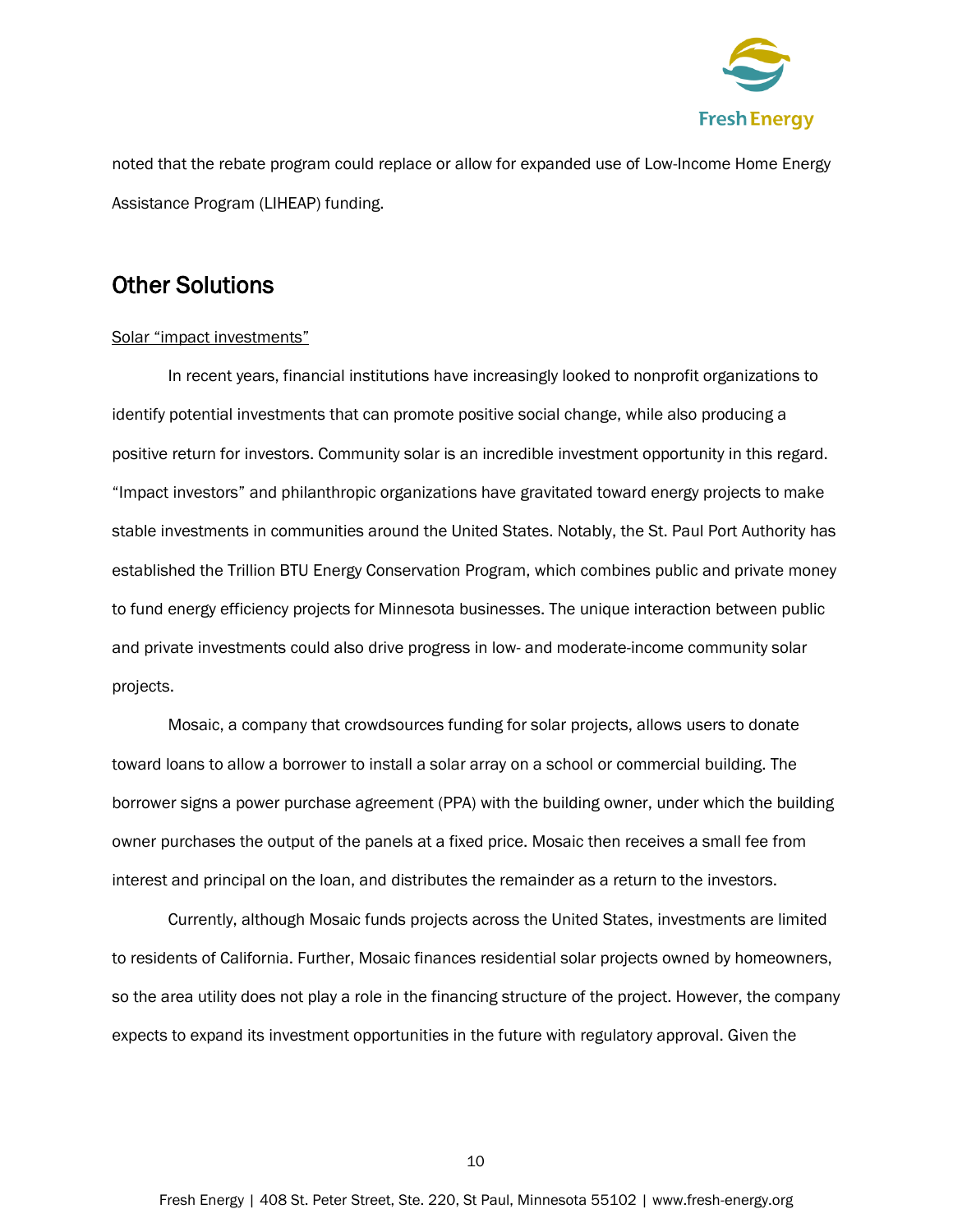

proper regulatory framework, this crowdfunding model could work in community solar projects as well.xvi

Solar developer SolarCity announced in October 2014 that it was launching a new public offering of solar bonds, the first such offering in the country.<sup>xvii</sup> The bonds are sold in increments of

\$1,000, and earnings are paid by income received from monthly payments by SolarCity customers. Functionally, the bonds are investments in the company itself, as opposed to individual projects. However, like the Mosaic model, these solar bonds could provide a strong source of cash flow to cover initial costs if deployed in community solar projects.



#### "Pay as you go" model and credit requirements

One of the many benefits of community solar is its potential to increase access among those who aren't able to take advantage of various financing options, in part because some community solar subscriptions do not require any upfront payments. Nonetheless, low- and moderate-income households with insufficient or inadequate credit histories are essentially shut out of the community solar process. Most developers require subscribers to meet a minimum FICO credit score in community solar contracts in order to qualify even for "pay as you go" subscriptions. With "pay as you go" subscription models, if a particular subscriber does not pay his or her bill, the developer can simply cancel the subscription until payment is received and reallocate the subscription capacity.

Solar developers in Minnesota have stated that they are specifically targeting individuals with FICO scores of 700 or above for community solar projects, presumably to minimize default risk.xviii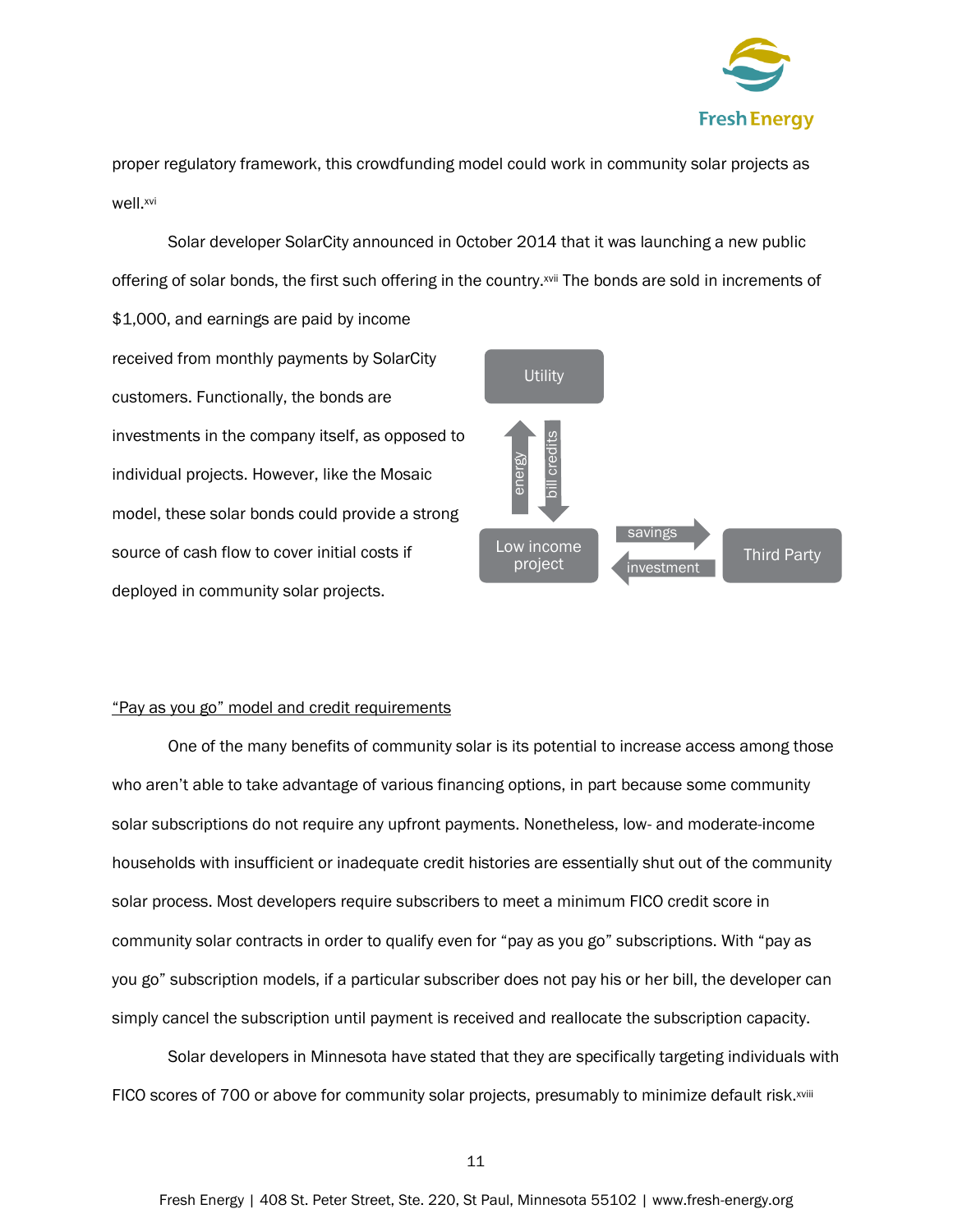

The high credit score required by many solar developers prevents low- and moderate-income households from accessing community solar programs. To promote low- and moderate-income inclusion in community solar projects, states could require solar developers receiving tax credits or low interest government-backed loans to lower their required credit score thresholds.

#### Green banks

"Green banks" have been successfully established in several states to leverage public funds to garner private investment. Connecticut established the nation's first "green bank," the Connecticut Clean Energy Finance and Investment Authority (CEFIA), in 2011. Built to shift the state's clean energy market from government-based incentives to private-sector financing, the CEFIA will prompt the shift in four distinct stages: government subsidies for renewable energy projects; green bank financing with reduced subsidies, which is where the market currently lies; green bank financing, such as loan guarantee programs, with no subsidies; and finally, private-sector financing, such as loans.xix

Prior to the establishment of the CEFIA, 80 percent of the clean energy incentives in Connecticut were from grants, rebates, or other subsidies. Today, 80 percent of the state's clean energy resources are spent on financing instruments, such as loans and credit enhancements, to directly support residential and commercial clean energy projects. The creation of a green bank in Minnesota would provide a centralized source of funding for renewable energy projects, which could drive capital toward community solar programs and support solar investment in low- and moderateincome communities.

#### On-bill programs

On-bill financing programs, in which the energy utility acts as a lender, allow customers to repay energy improvement costs directly to the utility over time as part of their utility bill. On-bill financing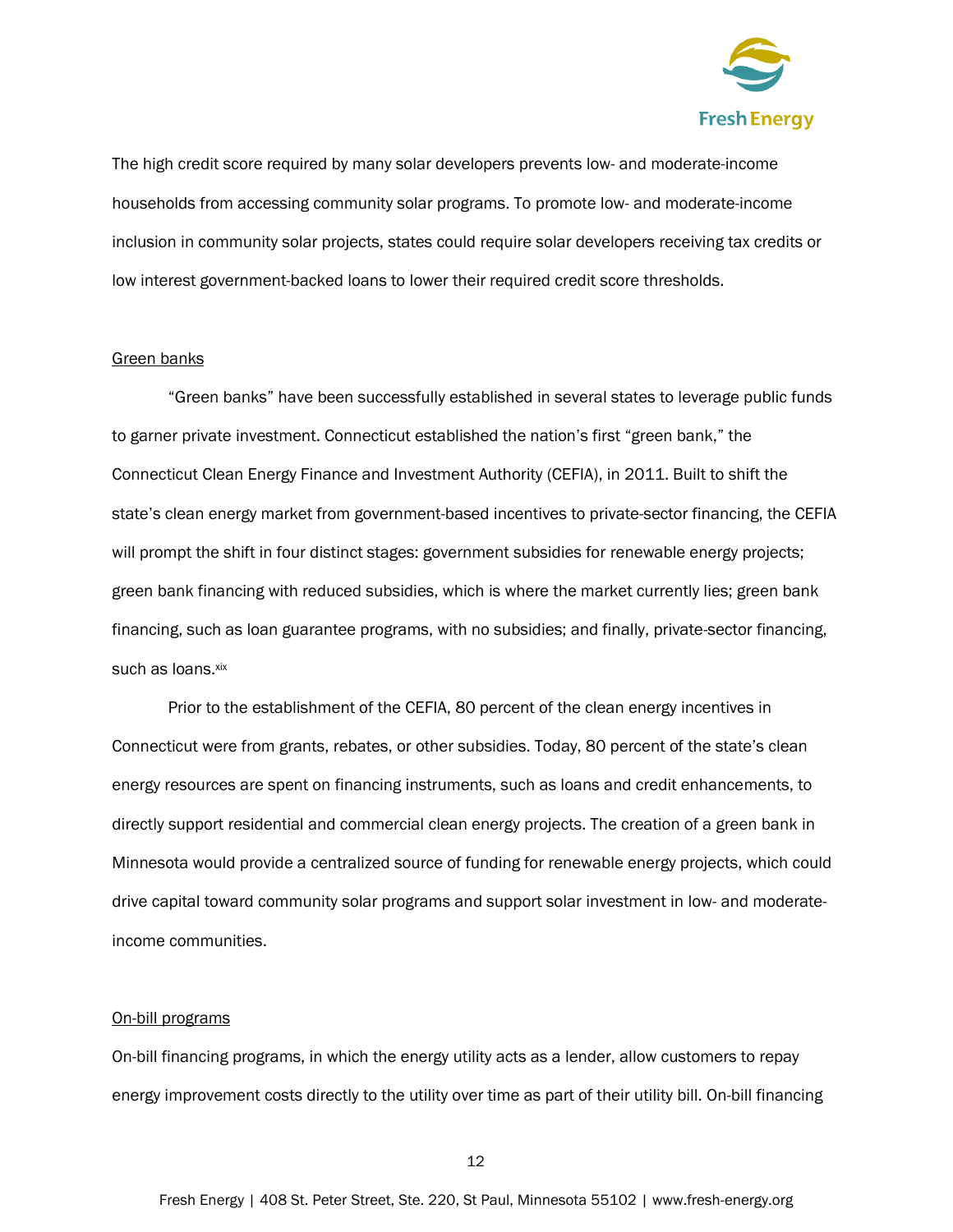

has previously been explored in Minnesota. In the 1990s, Northern States Power (now part of Xcel Energy) ran an on-bill financing program that was discontinued after its shareholders were forced to cover for numerous customer defaults.<sup>xx</sup> Interest in on-bill financing has since waned considerably in the state.

On-bill repayment, however, provides a promising alternative. On-bill repayment programs allow a third party to act as a lender, with the utility bill simply acting as a "pass-through" to recover the loan from the customer. Minnesota law provides language allowing utilities to implement on-bill

repayment to facilitate investments in "energy conservation or renewable energy projects."xxi The on-bill repayment structure, involving the energy utility, the customer, and a lender, could align seamlessly with community solar projects, facilitating easier access among those customers who may not have the upfront funds to pay for such projects.



#### Low-income carve out

The Colorado Public Utilities Commission, as part of its final rule implementing the Community Solar Gardens Act of 2010, requires that investor-owned utilities set aside 5 percent of each proposed community solar garden for low-income subscribers in order for the garden to qualify for state Renewable Energy Credits (RECs).<sup>xxii</sup> This carve-out encourages low-income participation and invites developer and utility innovation in providing programs to serve low-income customers. Indeed, the Grand Valley Power-GRID Alternatives project was spurred in part by the need to provide low-income solutions, expressly provided in the Colorado community solar rule.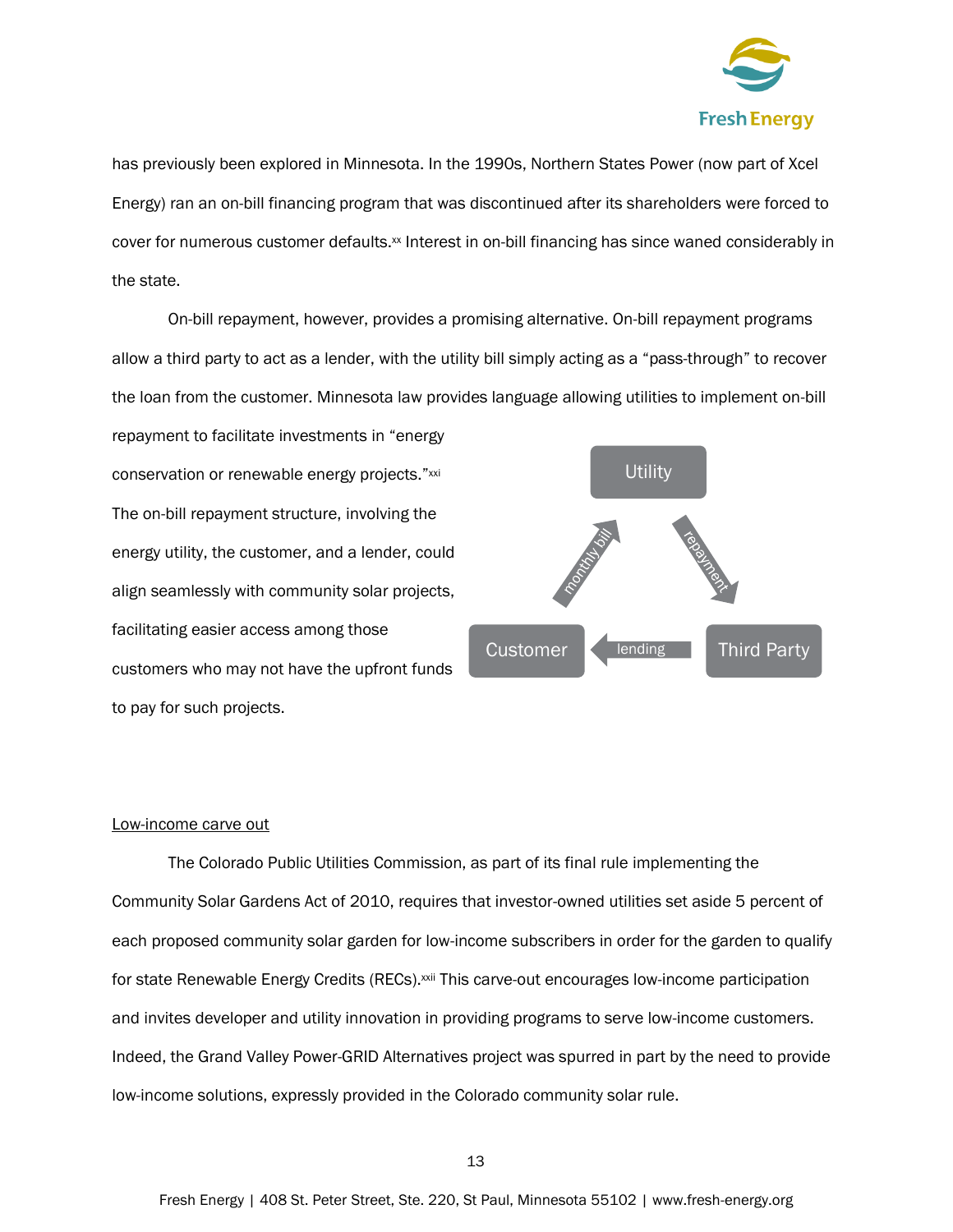

California has implemented a similar carve-out in its Green Tariff Shared Renewables Program. The program, which applies to the three largest investor-owned utilities in the state, establishes two components—a green tariff component and an "enhanced community renewables" component—to allow customers to elect to receive 50 to 100 percent of their electricity demand from solar generation.<sup>xxiii</sup> Notably, the program includes an "Environmental Justice reservation" expressly requiring 100 MW of its 600 MW cap to be located in "disadvantaged communities," identified by census tract and intended to serve areas disproportionately affected by environmental pollution, environmental degradation, or socioeconomic vulnerability.xxiv

The Minnesota community solar statute does not contain an express carve-out provision for low-income subscribers. However, such a provision could be added through legislation amending the current law. Alternatively, the Public Utilities Commission (PUC) could recommend a threshold for low-income participation using its quasi-judicial authority.

#### Low Income Home Energy Assistance Program (LIHEAP) funds

According to a paper by the George Washington University Solar Institute, "Bridging the Solar Gap," the United States Department of Health and Human Services distributed \$3.4 billion to states through the LIHEAP program to assist low-income families with their home energy bills in fiscal year 2014.xxv LIHEAP is a program in which the U.S. federal government distributes funds to each state, which in turn grant assistance to qualifying low-income households to pay their home heating or cooling bills. States can use up to 15 percent of their LIHEAP funds for weatherization activities or other energy-related home repair under current law.xxvi

Further expansion of the LIHEAP program to include solar would boost development of community solar projects. California, for example, directly invested a portion of its LIHEAP funding to support solar deployment for LIHEAP-eligible homeowners. The Solar for All California program financed solar PV systems for 1,482 low-income households using \$14.7 million in LIHEAP funds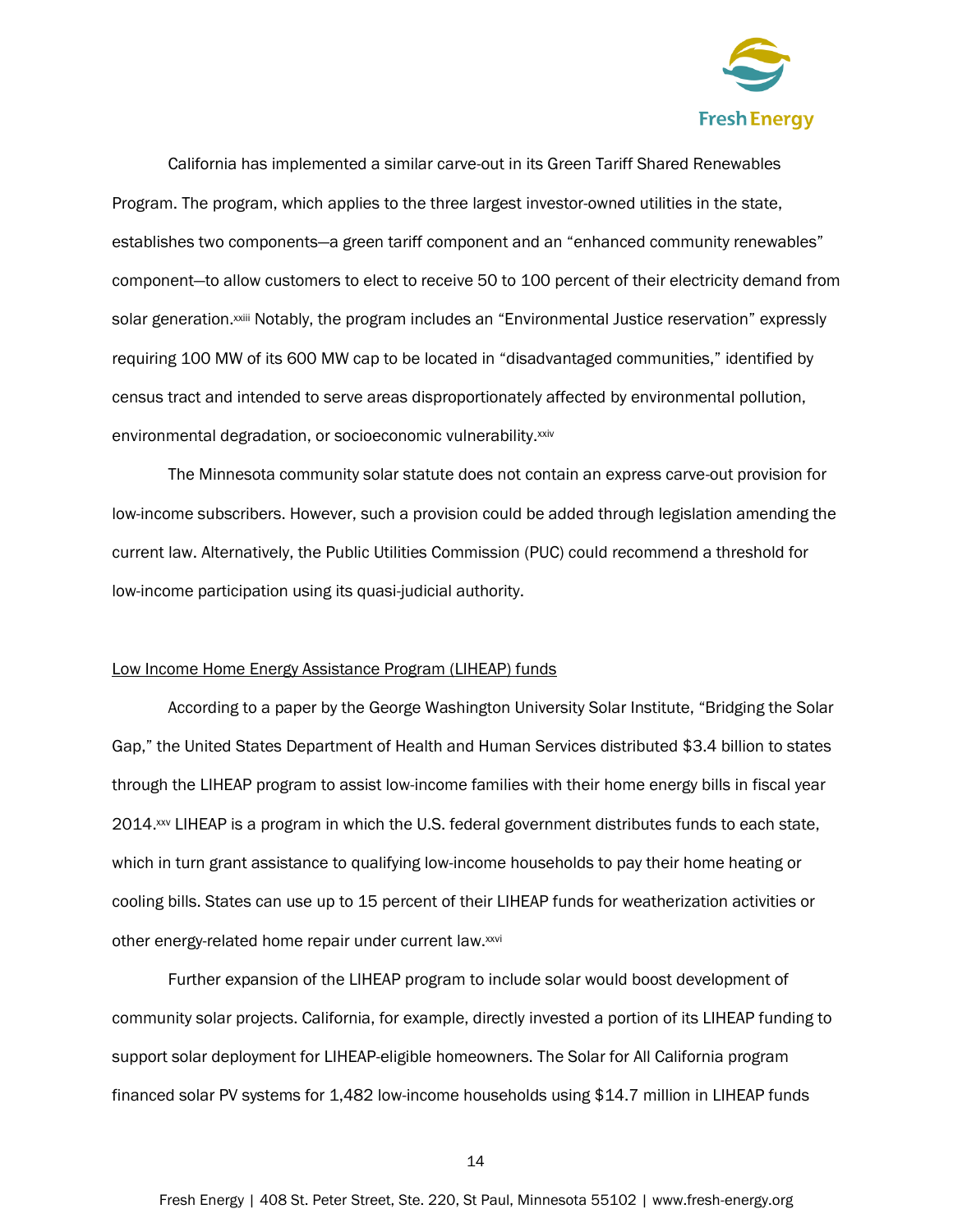

and an additional \$3.5 million from outside investments.<sup>xxvii</sup> Further, RREAL's current solar assistance program uses LIHEAP eligibility to verify applicant income eligibility, and if approved, would use LIHEAP funds directly to cover community solar subscriptions. This model could be replicated throughout Minnesota's low- and moderate-income communities, with approval and support from LIHEAP administrators.

#### Securities and tax credits

The 30 percent Federal Investment Tax Credit (ITC), which applies to solar projects that are operational prior to December 31, 2016, has been a major financing tool spurring increases in solar development in the past few years. In 2017, the ITC is set to expire for residential systems, and the credit for commercial systems will revert to the previous 10 percent level established by the Energy Policy Act of 1992.<sup>xxviii</sup> With the expected decline in the ITC, it is crucial for current low-income solar development to meet the 2016 deadlines, and for the next wave of development to find new financing tools.

The United States Department of Housing and Urban Development also administers the Low-Income Housing Tax Credit (LIHTC), which helps finance the development of affordable housing projects. Certain affordable housing projects that include solar installations can qualify for the LIHTC. For example, by utilizing the LIHTC, the Northeast Denver Housing Center was able to finance an affordable housing solar project that provides renewable energy for 30 low-income residents.xxix

Securities law provides another hurdle in the construction of a community solar project. Each solar project typically is subject to certain federal and state securities laws, and in community solar programs, where subscribers each have a stake in the project, securities issues can become complicated. Some state registration exemptions have eased some of these concerns. Vermont, for example, has established the Solar/Utility No-Action (SUN) Exemption to reduce the regulatory costs and burdens typically associated with securities registration of community solar projects. $xx$  Colorado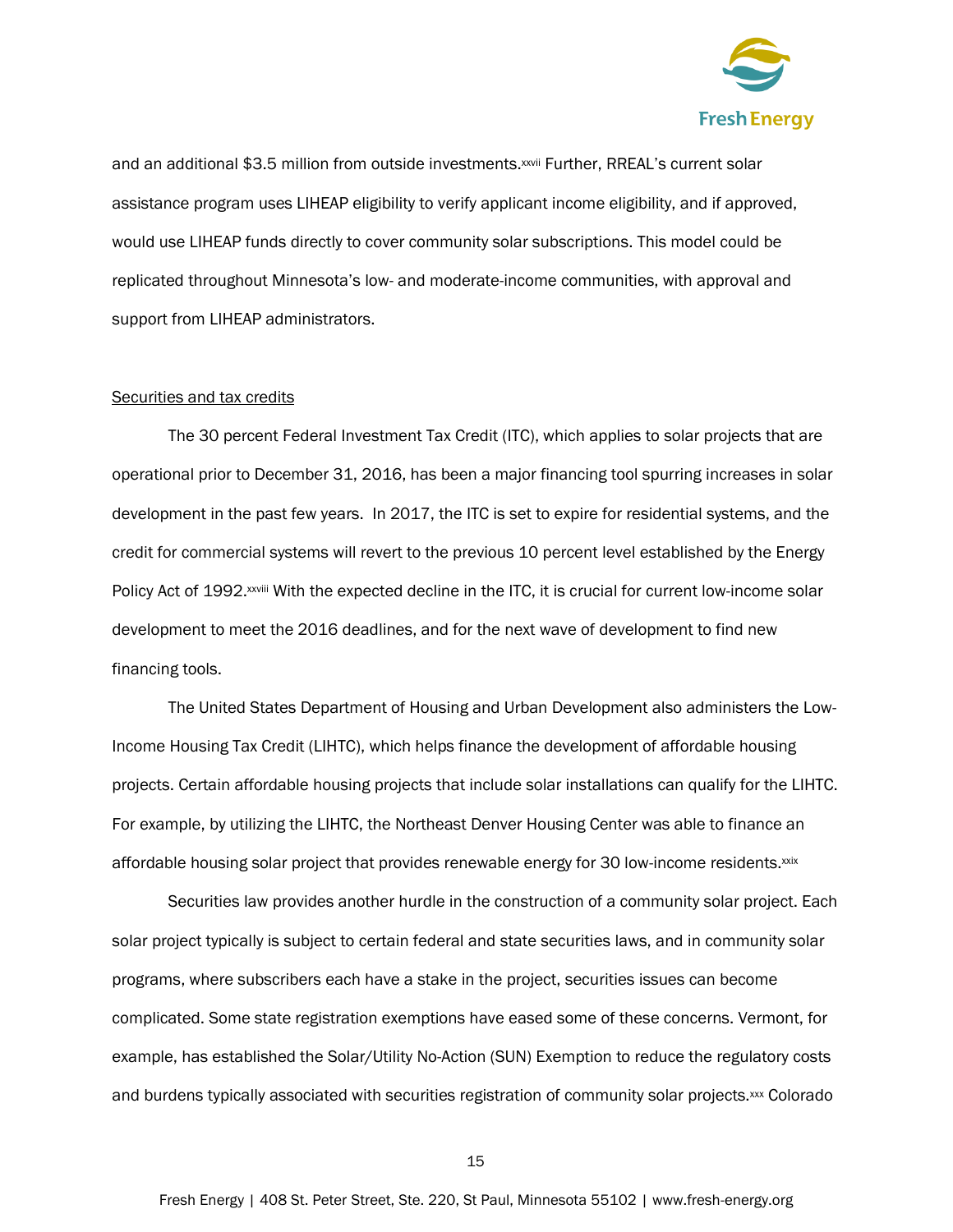

has also issued a securities opinion interpreting developers and subscribers' securities obligations.<sup>xxi</sup> Although developers should still ensure that they are in compliance with applicable securities laws, these state actions have provided some clarity with regard to securities issues.

The federal tax credits discussed above can be replicated or reinforced at the state level. Like the current federal ITC, the state investment tax credits could either apply to companies that install, develop, or finance a community solar project, or be applied to a subscriber's income taxes.xxxii An additional low-income tax credit could apply directly to community solar developers who meet a certain threshold of low- and moderate-income participation in a given community solar project. All of these policies would provide greater economic certainty for developers and stimulate low- and moderate-income participation.

### Recommendations for Best Practices

Low- and moderate-income inclusion in community solar projects will be best achieved using a suite of practices and policies.

#### Capitalizing on Existing Opportunities

1. Engagement and outreach between developers and non-traditional partners, such as nonprofit organizations, is necessary to identify potential community solar projects. These relationships could produce community solar projects to identify and serve communities that may not be able to access community solar on their own. Outreach programs could also include job training and technical education elements. The creation of a working group dedicated to low-income participation, similar to New York's Low Income Collaborative, could promote better coordination between the various stakeholders in community solar projects to answer unmet demand.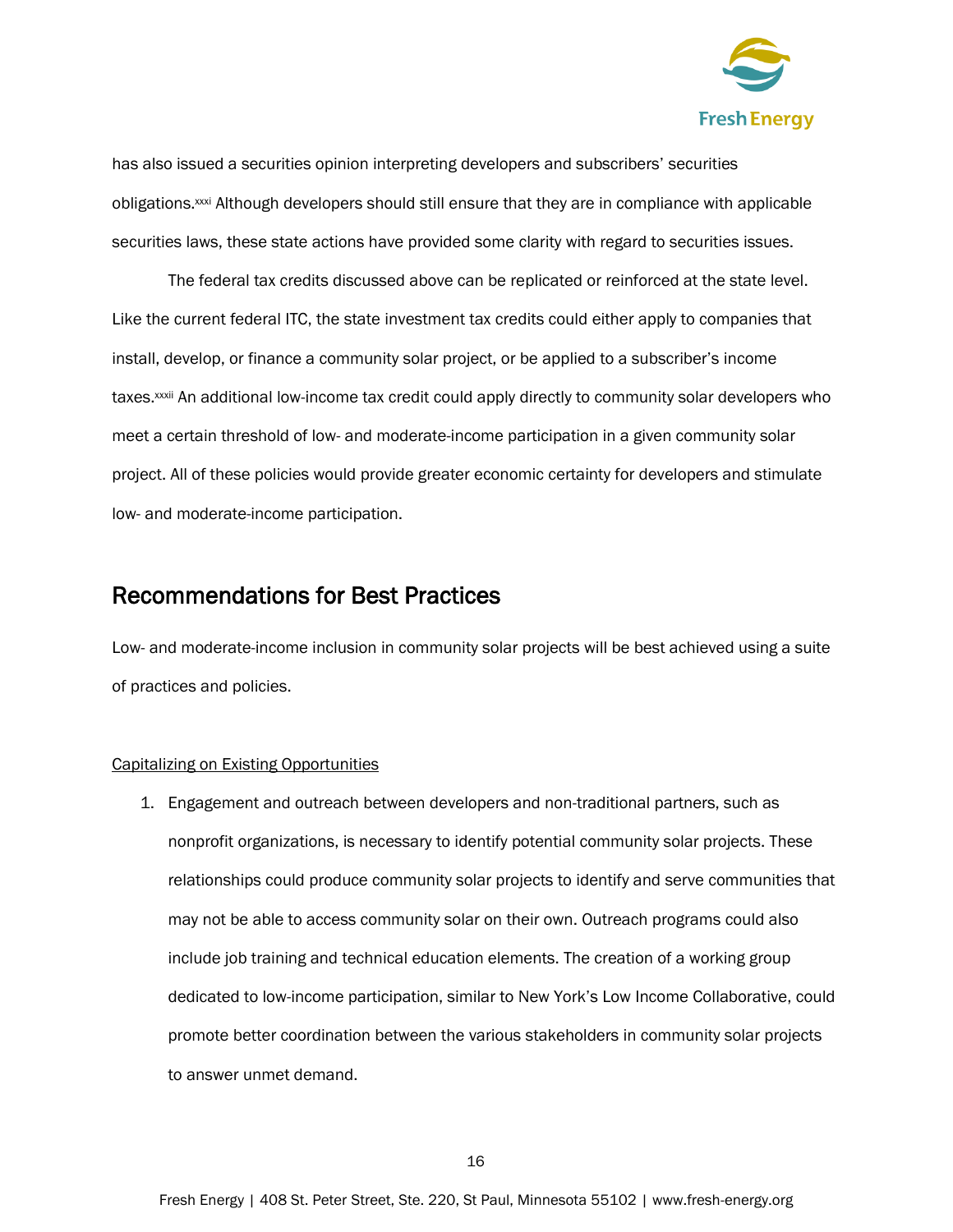

- 2. Policymakers should consider mechanisms to increase solar access for households with low credit scores because the current minimum of 650 or 700 used by many developers inhibits low-income participation. States could require developers receiving tax credits or low interest government-backed loans to accept lower credit scores from applicants.
- 3. Utilities and third-party lenders, such as nonprofit organizations, should explore innovative financing options, such as on-bill repayment, as a tool to bolster community solar development in low- and moderate-income communities. This mechanism would allow community solar customers without the funds to pay for the upfront costs of a project to spread those costs out over time.
- 4. Community solar program design could formalize the "back-up subscriber" model. Where a project's applicants exceed its approved capacity, developers could instead offer to include applicants as "back-up subscribers" to cover subscriptions in return for a credit or rebate to the back-up subscriber. This would be particularly valuable in markets where demand exceeds supply.

#### Creating Long-Term Policy Solutions

- 1. State legislation, such as tax credits or securities exemptions, could incentivize solar developers to dedicate a larger amount of their portfolio to low- and moderate-income community solar projects. These state tax policies would be especially valuable if the federal ITC is not extended beyond 2016.
- 2. LIHEAP programs could be expanded to fund community solar subscriptions. California's "Solar for All" pilot program was designed to use a portion of the state's LIHEAP allocation to fund solar projects in low-income communities. State policymakers could request approval from the U.S. Department of Health and Human Services to allow similar programs to develop nationwide.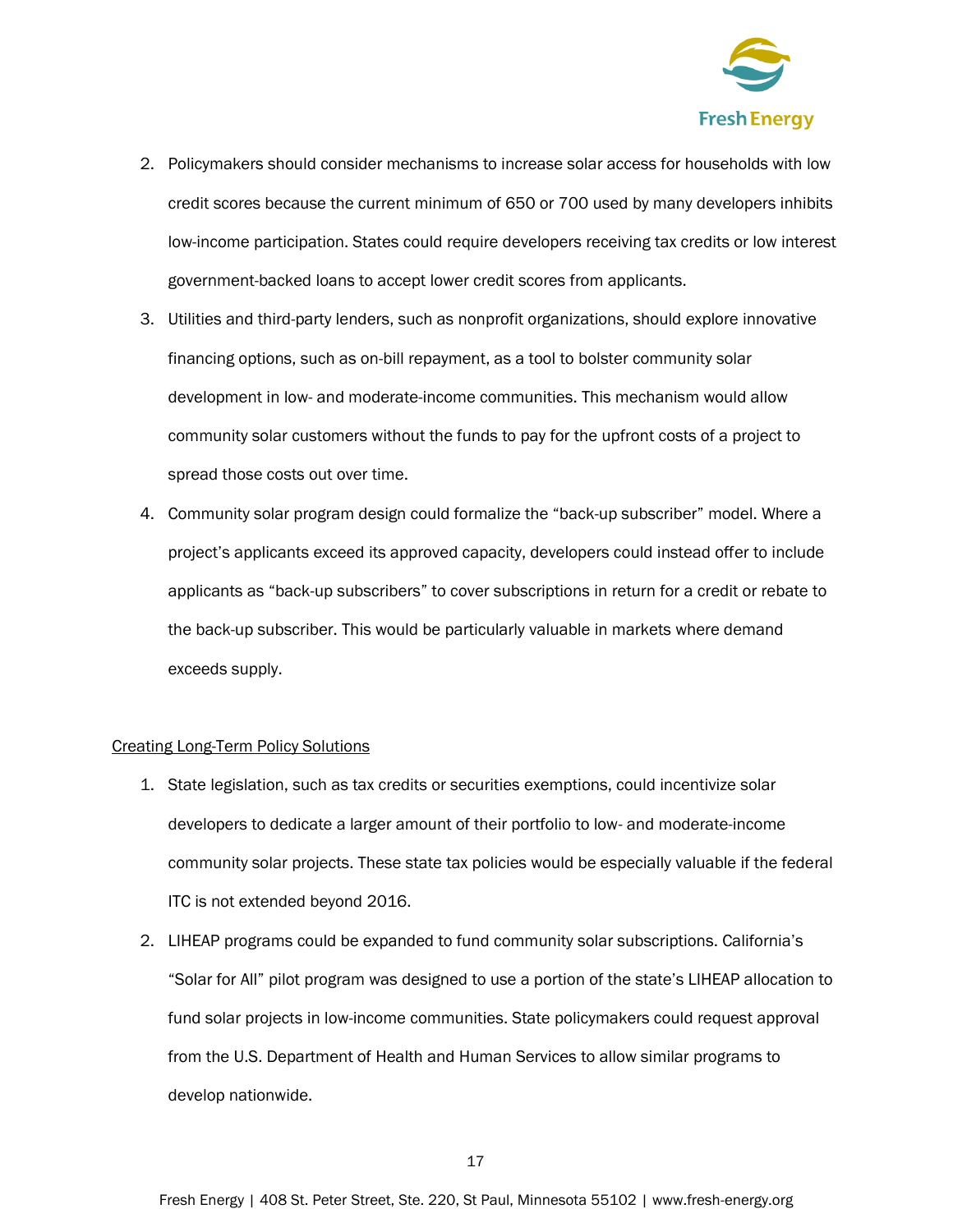

- 3. The establishment of a "green bank" has successfully promoted clean energy investment in several states. A green bank could establish numerous loans, credit enhancement programs, and rebates for low-and moderate-income community solar projects. The establishment of a green bank could further promote private funding streams as well, such as impact investments.
- 4. A low-income participation carve-out has resulted in increased participation among underserved communities in Colorado and New York. Carve-outs could require participation thresholds or siting requirements, and charge a proportionate fee if a program does not meet the required low-income participation level. Minimum participation requirements can act as a key regulatory mechanism to ensure that low- and moderate-income households have access to community solar.

#### **Conclusion**

To meet the unmet demand for community solar among low- and moderate-income communities, stakeholders and policymakers alike must both make use of existing policies, and encourage new and innovative solutions. Increased access to clean, affordable solar energy would reduce the energy cost burden confronted by many low-income households. By utilizing various financing options and project models, community solar can truly ensure solar for all.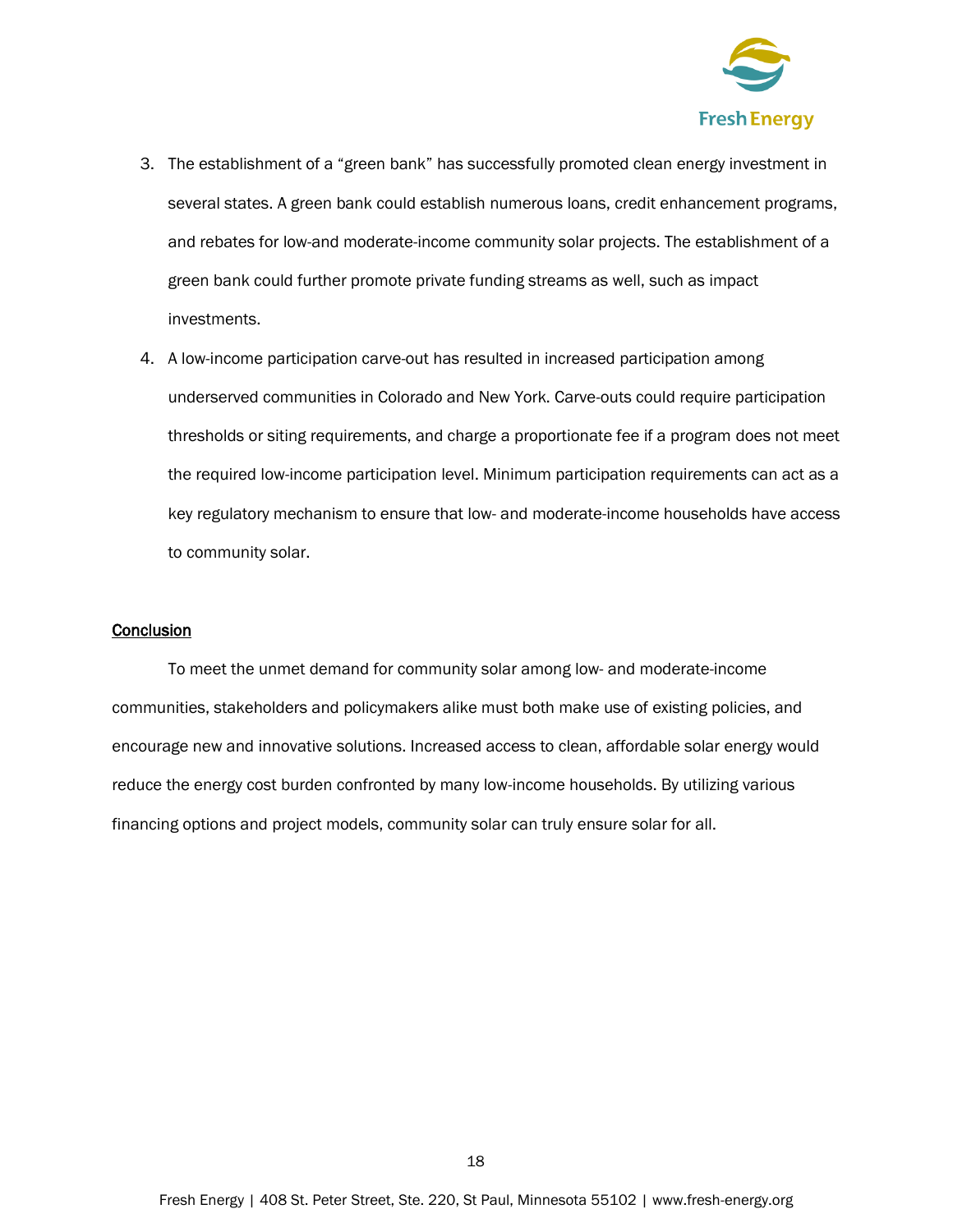

<sup>i</sup> U.S. Department of Housing and Urban Development, Transmittal of Fiscal Year 1998 Public Housing/Section 8 Income Limits (Jan. 7, 1998), http://www.huduser.gov/portal/datasets/il/fmr98/sect8.html; Low and Moderate Income Definitions under the CDBG Program (Oct. 19, 1984),

http://www.eia.gov/forecasts/steo/special/pdf/2009\_sp\_05.pdf

 $\overline{a}$ 

iii Bill Glahn, *Rethinking Energy: Supplying Competitive Electricity Rates* (Nov. 20, 2014) *available at*

http://www.americanexperiment.org/sites/default/files/article\_pdf/BP%20Energy%20Final%2011-20-14.pdf iv Minnesota Department of Health and Minnesota Pollution Control Agency, Life and Breath: How Air Pollution Affects Public Health in the Twin Cities (Jul. 2015) *available at* 

https://www.beairawaremn.org/sites/default/files/Life-and-Breath-aq1-61.pdf

<sup>v</sup> GRID Alternatives, "Grid's First Community Solar Build" (May 30, 2015),

http://www.gridalternatives.org/regions/colorado/news/grids-first-community-solar-build

viColorado Energy Office, Colorado Energy Office awards \$1.2 million grant funding to

GRID Alternatives for low-income solar project (Aug. 17, 2015).

https://www.colorado.gov/pacific/sites/default/files/atoms/files/CEO%20Grant%20to%20GRID%20Alternativ es%20for%20Low-income%20Solar%20Project.pdf

vii Office of Governor Andrew Cuomo, "Governor Cuomo Announces Expanded Access for Millions of New Yorkers" (Jul. 26, 2015), https://www.governor.ny.gov/news/governor-cuomo-announces-expanded-accessrenewable-energy-millions-new-yorkers

viii N.Y. Public Service Commission Order, Case 15-E-0082 (Jul. 16, 2015).

ix Ian Clover, *NY to Spend \$13 Million on Affordable Solar Initiatives*, PV Magazine (Jul. 24, 2015),

http://www.pv-magazine.com/news/details/beitrag/ny-to-spend-13-million-on-affordable-solarinitiatives\_100020334/#axzz3nqLiDVzy

<sup>x</sup> California Public Utilities Commission, CSI Multifamily Affordable Solar Housing (MASH) Program, http://www.cpuc.ca.gov/PUC/energy/Solar/mash.htm

xi California Public Utilities Commission, MASH Program Handbook First Edition, *available at* http://www.gosolarcalifornia.ca.gov/documents/MASH\_Handbook.pdf

xii California Public Utilities Commission, MASH Semi-Annual Progress Report (Jul. 2015) *available at*  http://www.cpuc.ca.gov/NR/rdonlyres/FDD4304D-307C-4515-A2FD-

D6A5CAE7B8DE/0/July\_2015\_MASH\_ProgressReport\_Final.pdf

xiii SolarCity, "SolarCity Introduces New Solar Service for Affordable Housing Communities" (Sept. 24, 2015), http://www.solarcity.com/newsroom/press/solarcity-introduces-new-solar-service-affordable-housingcommunities

xiv Mark Chediak, *SolarCity to Offer Solar to Low-Income Renters in California*, Bloomberg Business (Sept. 24, 2015), http://www.bloomberg.com/news/articles/2015-09-24/solarcity-to-offer-solar-to-low-income-renters-incalifornia

xv Amit Ronen and Anya Schoolman, *Consensus Recommendations on How to Catalyze Low-Income Solar in DC*, *available at* http://solar.gwu.edu/research/consensus-recommendations-how-catalyze-low-income-solardc

xviDaniel Gross, *I Helped Pay for Some Solar Panels in New Jersey*, Slate (May 29, 2015),

http://www.slate.com/articles/business/the\_juice/2015/05/mosaic\_solar\_investments\_proof\_that\_solar\_ca n\_return\_a\_steady\_profit.html

xvii SolarCity, "SolarCity Launches First Public Offering of Solar Bonds" (Oct. 15, 2014),

http://www.solarcity.com/newsroom/press/solarcity-launches-first-public-offering-solar-bonds xviii Frank Jossi, *Faith Groups Work to Provide Affordable Community Solar*, Midwest Energy News (Mar. 18, 2015), http://midwestenergynews.com/2015/03/18/faith-groups-work-to-provide-affordable-communitysolar/

http://portal.hud.gov/hudportal/HUD?src=/program\_offices/comm\_planning/communitydevelopment/rulesa ndregs/memoranda/lmidef84

ii U.S. Energy Information Administration, Short-Term Energy Outlook Market Prices and Uncertainty Report (Oct. 2015), http://www.eia.gov/forecasts/steo/pdf/uncertainty.pdf; Short-Term Energy Outlook Supplement: Energy Price Volatility and Forecast Uncertainty (Oct. 2009),